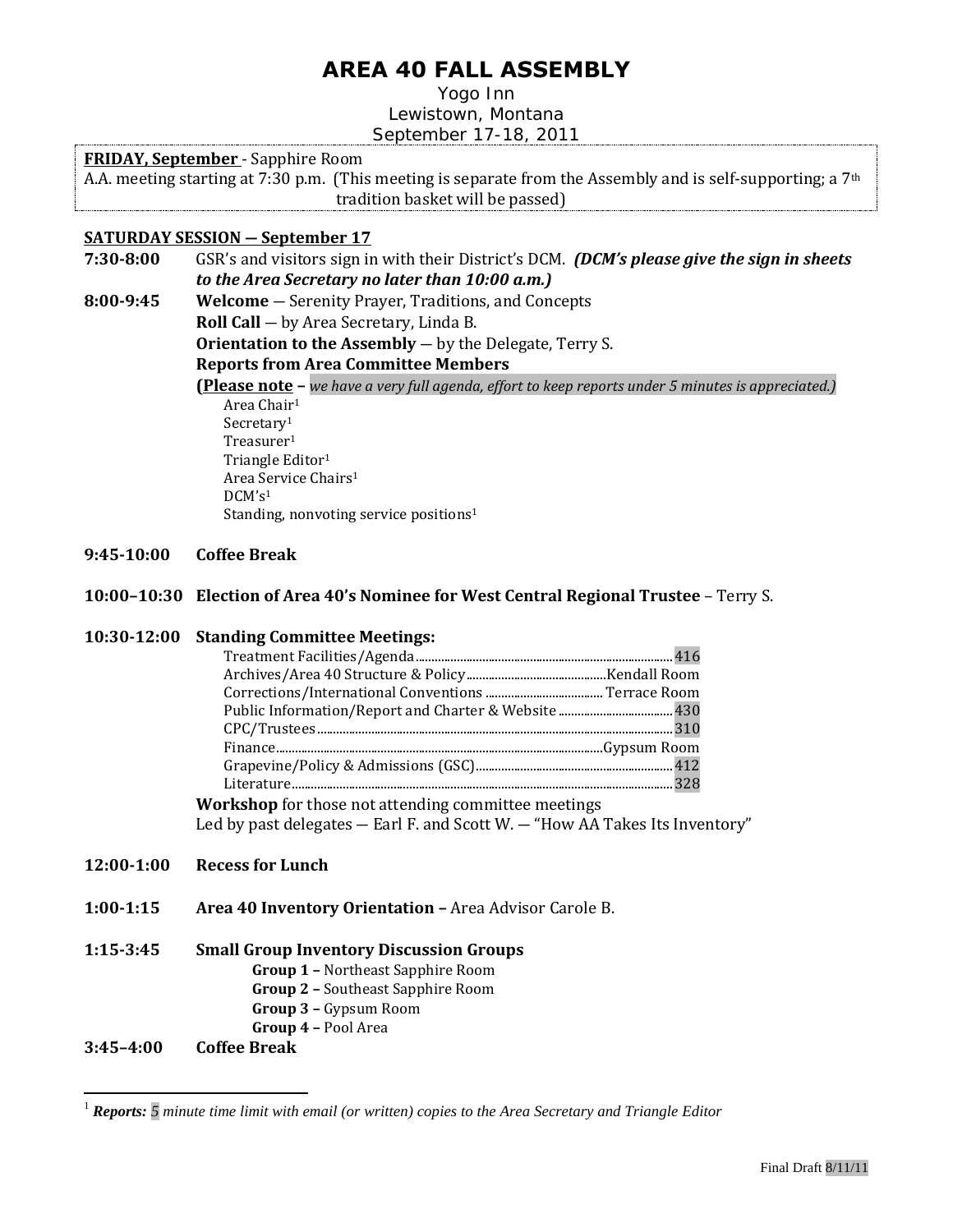- **4:00–5:30 Inventory Reports and Discussion** (Entire Assembly in Sapphire Room)
- **5:30-7:00 Recess for Dinner**
- **7:00-8:00 Floor Assembly** ― **Committee Reports, Motions, and Discussion**  Treatment Facilities/Agenda<sup>2</sup> ―Colby D. Archives/Area 40 Structure & Policy<sup>2</sup> ― Joe H. Corrections/Intn'l-Regional Forums<sup>2</sup> ―Terry H. Public Information/Report<sup>2</sup> ―Paula H. CPC/Trustees<sup>2</sup> ― Libbie L. Finance<sup>2</sup> — Lori F. Grapevine/Policy & Admissions<sup>2</sup> — Gary E. Literature2― Mary Mc**.**
- **8:00–8:45 West Central Regional Trustee Sharing** Ken B.
- **8:45-9:00 Coffee Break**
- **9:00-10:00 GSR Breakout** ― Held by Past Delegate: Ask-it-basket and sharing **DCM Breakout** ― Held by Past Delegate: Ask-it-basket and sharing

#### **SUNDAY SESSION ― September 18**

**8:00-8:45 Roundup Reports**[1](#page-0-0)**:** Spring 2011 Great Falls; Fall 2011 Helena; Spring 2012 Kalispell **Intergroup Reports**[1](#page-0-0) **Report from the West Central Regional Forum in Davenport, Iowa**[1](#page-0-0) **Report from the Local Forum Committee**[1](#page-0-0) **Report from the National AA Archives Workshop Committee**[1](#page-0-0) **Report from the 2012 WCRRAASC Committee**[1](#page-0-0)

- **8:45–9:15 Delegate's Report** ― Terry S. (questions and answers)
- **9:15–9:45 Past Delegate Sharing** ― Earl F.
- **9:45–10:15 Past Delegate Sharing** ― Scott W.
- **10:15–10:30 Coffee Break**
- **10:30-12:00 Floor Assembly** ― **Committee Reports, Motions, and Discussion** (continued) followed by general sharing as time allows

*ADJOURN ―PLEASE DRIVE SAFELY!*

*The Yogo Inn graciously places ashtrays/receptacles outside the doors and asks that smoking be limited to the outside smoking area. Our thoughtful compliance and courtesy are appreciated.* 

[<sup>1</sup>](#page-0-0) *Reports: 5 minute time limit with email (or written) copies to the Area Secretary and Triangle Editor* 

<sup>2</sup> *Floor comments are requested to take no longer 3 minutes*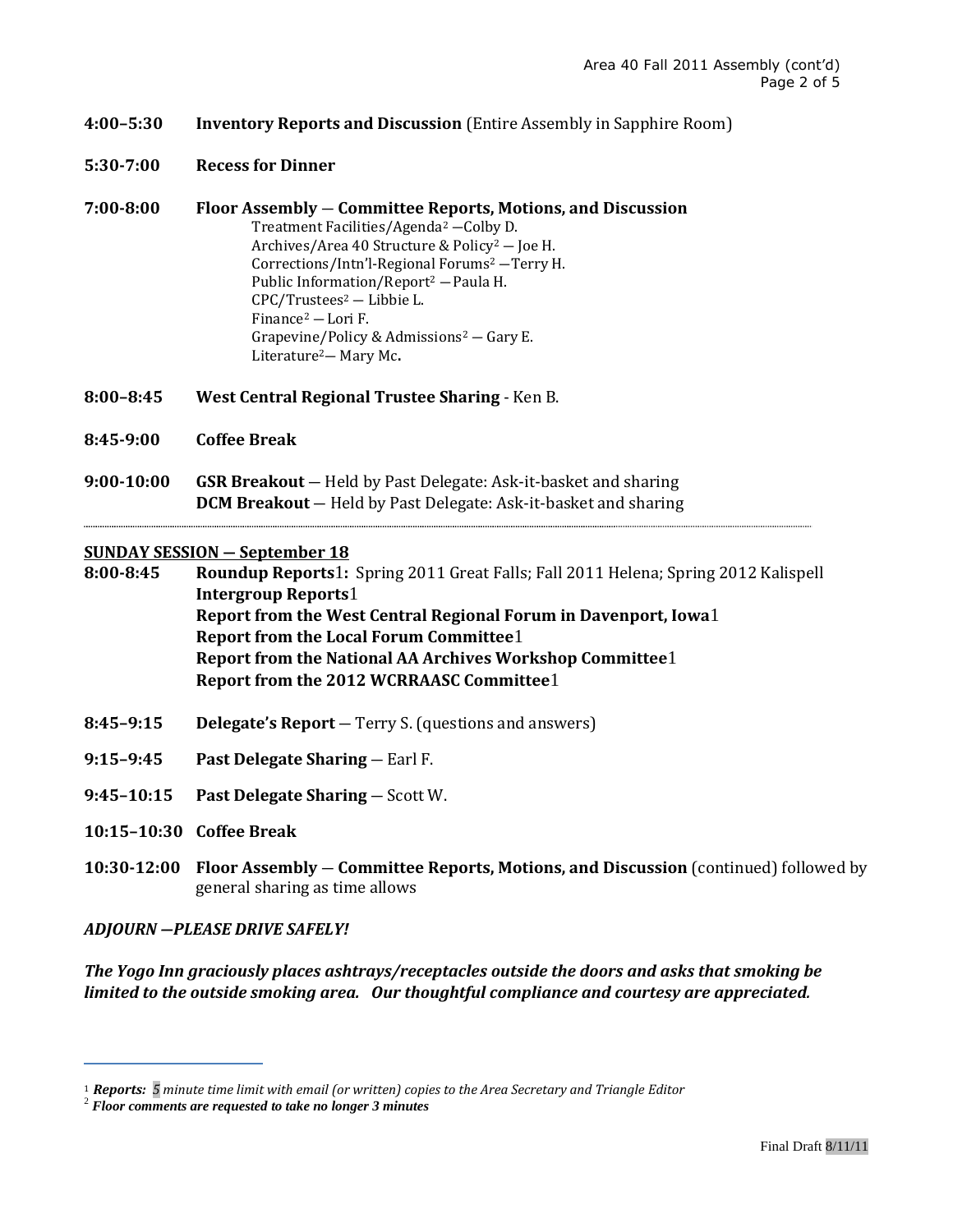The following is a list of agenda items and the Area Committees they have been assigned to for review. All items originate in Area 40 (including the items about review of what the General Service Conference did this last spring, which is our chance to look at whether we want to respond to any GSC action or inaction).

The Committee Chairs and DCMs were sent a list of agenda items with, in most instances, corresponding background information. This information is then passed on to other members of those committees and to GSRs in the districts and other interested members of our Fellowship for research, review and discussion, in turn providing for a well-informed *conscience/decision.* If your Group has any comments, questions, and concerns or would like copies of any background information please contact the appropriate Area Committee Chair or your DCM. Your DCM has the names, phone numbers and addresses of the Area Committee (which also appear in the *Triangle*) or you can email them through the Area's website [www.aa-montana.org](http://www.aa-montana.org/) should you need them. (**NOTE:** the process by which items are submitted, dispersed, considered and brought to the Assembly is detailed in the *Area 40 Committee System Policy and Procedures* manual which is available through your DCM and on the web site).

Review Concepts I, II, III, X, XII and Tradition 2 for a clearer understanding of the above process.

The following Committees/Committee agenda items are listed in order of presentation.

## **TREATMENT FACILITIES/AGENDA ― COLBY D.**

#### **Agenda**

A. Review 2011 Conference Advisory Actions and Additional Committee Considerations for Agenda.

## **Treatment Facilities**

- A. Review the "Bridging the Gap" process within Area 40.
- B. Review 2011 Conference Advisory Actions and Additional Committee Considerations for Treatment/ Special Needs/Accessibilities.

## **ARCHIVES/AREA 40 STRUCTURE & POLICY ― JOE H.**

#### **Archives**

- A. Review draft Area 40 Policy and Procedures which reflects updates as noted in section G2.8.
- B. Review 2011 Conference Advisory Actions and Additional Committee Considerations for Archives.

## **Area 40 Structure & Policy**

- A. That Area 40 split the positions of Alt. Delegate/Area Chair and that the Area 40 Structures and Policy Committee be charged with building qualifications and job descriptions for the two new positions.
- B. Consider Area 40 extend financial support to DCM's in Districts that are financially unable to fully support their DCM's attendance at Area Assembly.

#### **CORRECTIONS/INTERNATIONAL CONVENTIONS ― TERRY H.**

## **Corrections**

- A. Review the "Bridging the Gap/temporary contact" process within Area 40.
- B. Consider making the Pink Can Fund Program one of the defined responsibilities of the Corrections Committee and, for the purpose of Pink Can Funds: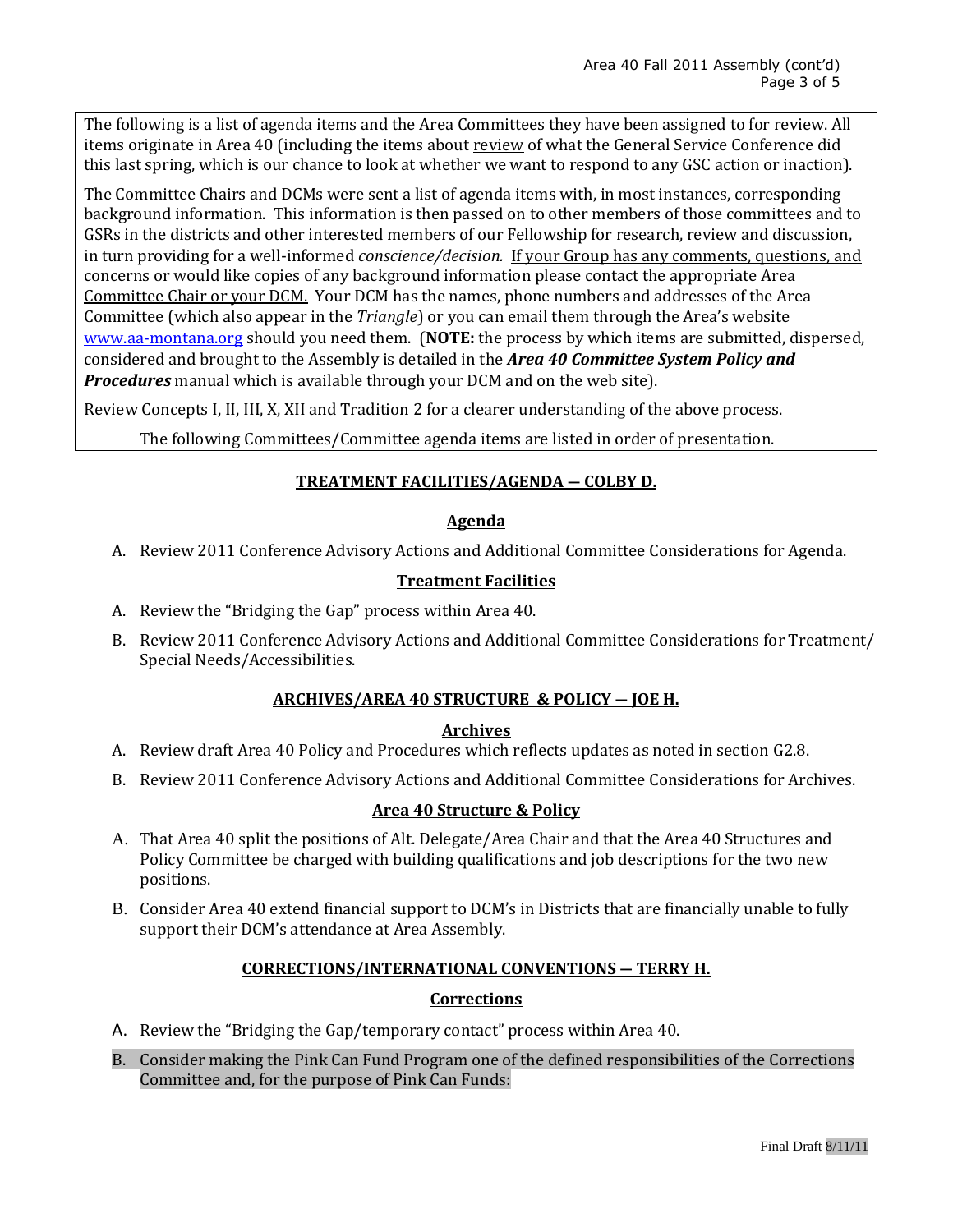- 1. Jails, Youth Detention Facilities and all programs that are operated by the Montana Department of Corrections, where alcoholics are confined, are eligible for said funds;
- 2. All requests for funds come through the district in which the facility resides;
- 3. The Area 40 Corrections Chair will provide a detailed Financial Report at both the Spring and Fall Assembly.
- C. Review 2011 Conference Advisory Actions and Additional Committee Considerations for Corrections.

## **International Conventions/Regional Forums**

- A. Review the report of the 2011 Local Forums in Great Falls and Miles City including attendance and financial information.
- B. Review 2011 Conference Advisory Actions and Additional Committee Considerations for International Conventions/Regional Forums.

## **PUBLIC INFORMATION/REPORT AND CHARTER & WEBSITE― PAULA H.**

## **Public Information**

- A. Review the Area 40 Web site content, with particular attention to consistency between the Web site guidelines and Area 40 Policy and Procedures.
- B. Review the Fall 2011 Web site report from the Area Webmaster.
- C. Consider all business pertaining to the Web site operated by Area 40 Inc.
- D. Review the suggestion by Past Delegate, Carole B., that State officials and agencies by informed about A.A. and discuss and/or propose a method or methods for doing so.
- E. Review the operation of the Area 40 888 number.
- F. Review 2011 Conference Advisory Actions and Additional Committee Considerations for Public Information.

#### **Report and Charter**

A. Review 2011 Conference Advisory Actions and Additional Committee Considerations for Report

#### **CPC/TRUSTEES ― LIBBIE LAPP**

### **Cooperation With the Professional Community (CPC)**

A. Review 2011 Conference Advisory Actions and Additional Committee Considerations for Cooperation with the Professional Community.

#### **Trustees**

A. Review 2011 Conference Advisory Actions and Additional Committee Considerations for Trustees.

## **FINANCE ― LORI F.**

#### **Finance**

- A. Prepare and propose the 2012 Area 40 Budget, with consideration for additional expenses that would result if other committee recommendations pass.
- B. Review 2011 Conference Advisory Actions and Additional Committee Considerations for Finance